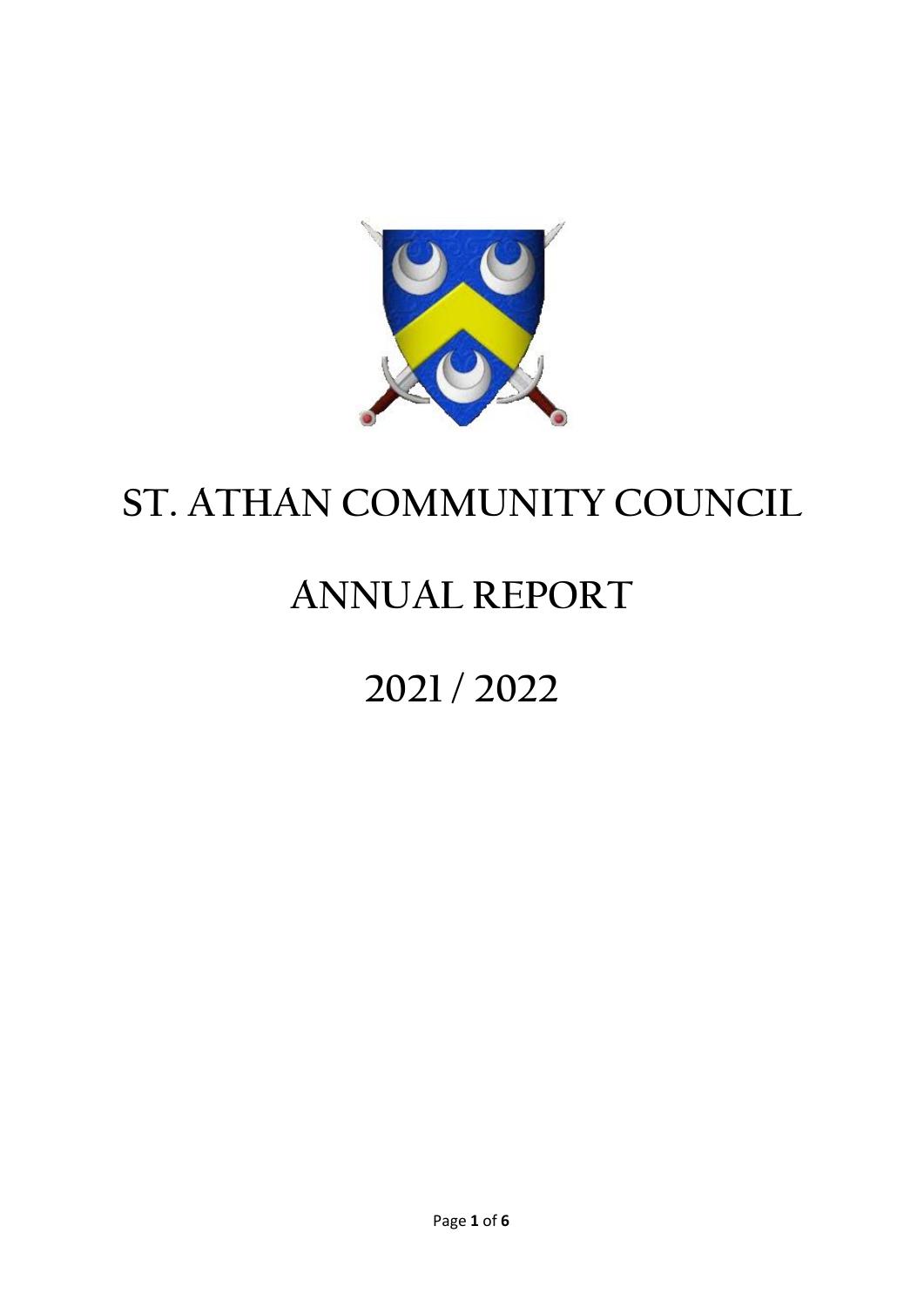

Councillor Roger Eustace

First and foremost, as Chairman of the St Athan Community Council during 2021-22, I am delighted to present this report to all residents, something this Council will now do annually.

I would like to take this opportunity to publicly thank all Councillors representing Flemingston, Gileston and St Athan and the Council Clerk for there commitment and support given during the past 12 months for the good and benefit of residents.

## **PURPOSE**

The purpose of this report is to provide residents with information about St Athan, the Councils priorities and budget, overall performance, key achievements and service improvements we have made over the last year

# **LOCATION**

St Athan **Latitude: 51°.40' 2.11" N Longitude: -3° 41' 5.22" E**

## **KEY STATS**

| All Residents:                           | 4,495 |
|------------------------------------------|-------|
| Number of households                     | 1,446 |
| Average household size:                  | 2.60  |
| Residents in households:                 | 3.775 |
| Residents in communal living             | 720   |
| Area (hectares):                         | 1,161 |
| Population density (people per hectare): | 3.90  |

## **HISTORICAL DATA**

Over two hundred years ago the village was known as 'Llandathan' (the 'holy place' of Tathan). Legend has it that Tathan was a son of an Irish King who landed in Portskewett Gwent and evangelised the area.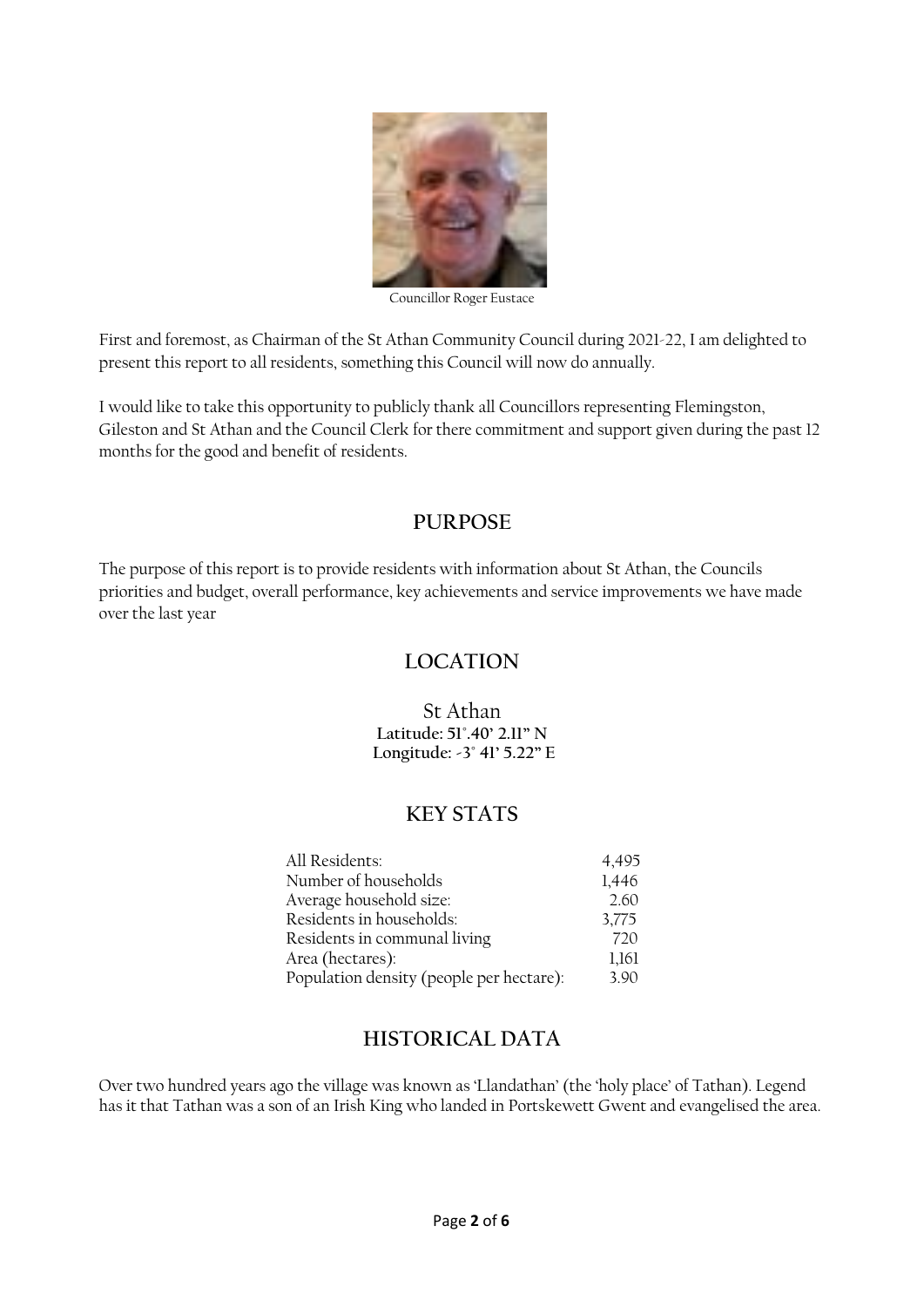# **PRIORITIES & VALUES**

**Ensure** everyone can live well and safely together **Protect** and enhance the environment **We listen -** We will work with the people of St Athan **We are responsible -**We will use resources wisely **We act in the best interests of St Athan ward -** Putting residents first

# **ACHIEVEMENTS**

### **Ward Upkeep**

In addition to normal maintenance works in the Ward, the Council has arranged for repair and restoration works to be undertaken at various locations, including the BT Exchange Building and Flemingston telephone box, to keep St Athan Ward looking good.

#### **New Biodiversity Plan**

A B-Lines project is currently underway to help deal with the loss of flowers and pollinators and to improve our local environment, the results of which will be seen later this year throughout the Ward.

#### **Residents' Concerns**

In July 2021, concerns were raised by Gileston residents about the dangers in crossing the B4265 by the Memorial, which your Council raised at both County Council and Welsh & UK Government levels. This crossing has now been included by the Vale of Glamorgan in an Active Travel Plan, for which various surveys are currently being undertaken. From our discussions with the relevant authorities, we are hopeful that a suitable solution to this problem will be found soon.

Concerns were also raised about vehicles speeding through the Ward and your Council were instrumental in the setting up of a new Community Speed Watch Group to raise awareness and act as a deterrent.

Despite the lingering aspects of the Covid-19 pandemic, your Council has had an active and successful year, during which various well supported events took place, details of which are below.

#### **Flower Baskets**

The Council continue to arrange and maintain the fine flower baskets in St Athan throughout spring & summer for the benefit of our community.

#### **4 th September - Summer Fete**

The original date set for the fete was 17th July 2020, but, due to ongoing Coronavirus restriction, this had to be postponed and was re-arranged for the 4th September 2022, which turned out to be a fine sunny day! With over 400 people attending our inaugural event and raising £280 for local charities.

Feedback from those attending on the day, has been excellent. We are endeavouring to make this an annual event and the next enhanced Fete will take place on 2 July 2022, weather permitting and will include a 'Party in the Park' type event, where people can listen/watch acts preforming while families and friend enjoy having their own picnic.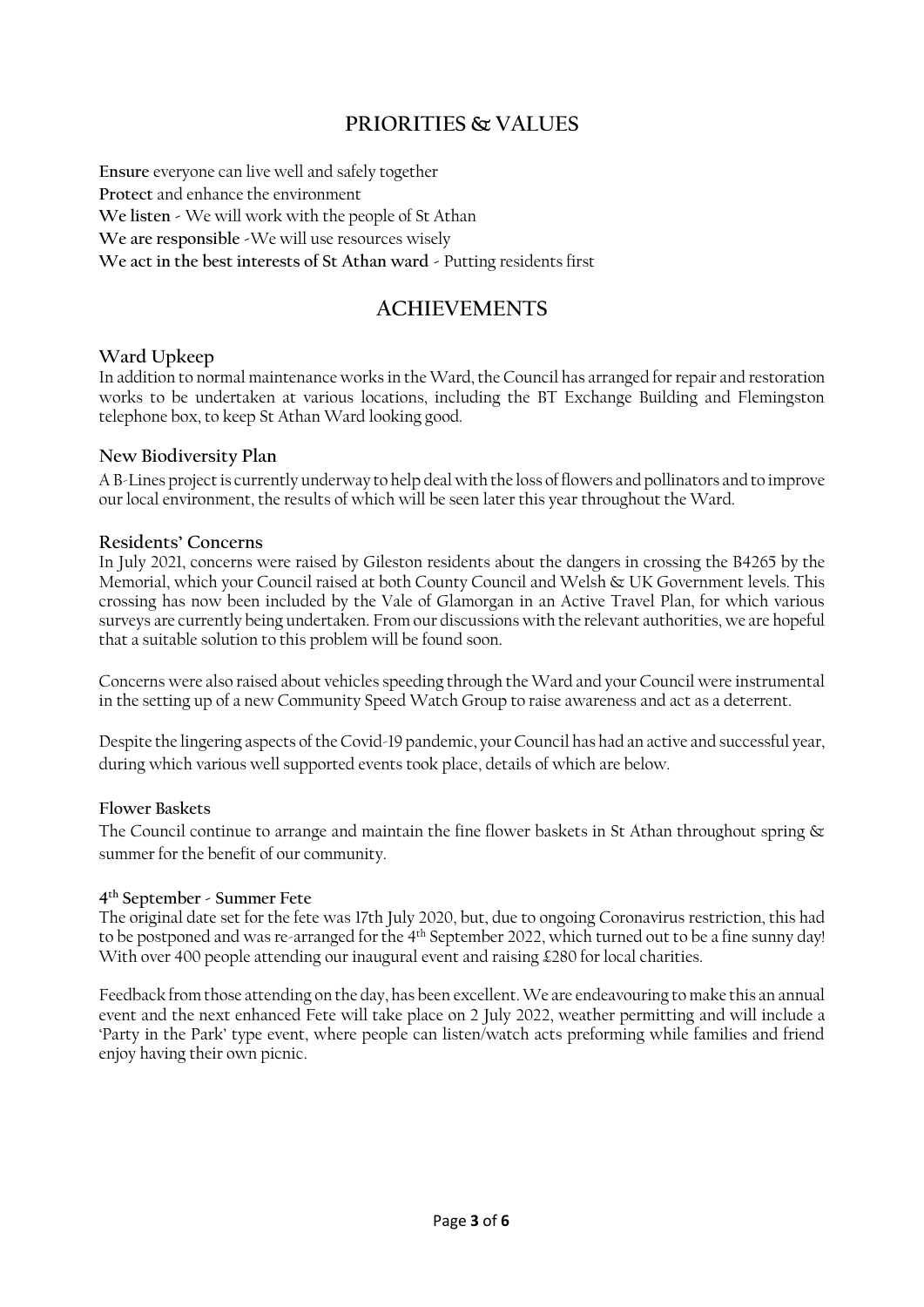

## **14th November - Remembrance Sunday**

Remembrance Day is a very important for St Athan not least because of its military connections, but because so many of our predecessors gave their lives, so we can live in peace today. Your Council supported the British Legion and others in placing the large poppies on lamp posts throughout the ward at a cost of £300. There was a great turnout of around 40 residents at the service itself and at the Memorial, which was also attended by the Deputy Lieutenant of Glamorgan. Tea and biscuits were provided in the Council Hall afterwards, which allowed people to get together on this prestigious occasion.



## **28th November - Christmas Light Switch On**

The Council ensured that the lights themselves were well maintained and working prior to the big day and met the installation, removal and electricity costs totalling £2,900. Thanks to Alan Bourne and his team for the fantastic organising of this successful event, which was a great start to the festive season.

### **18 th/19 th December – Flemingston Carol Concert & Christmas Open Top Bus**

Further well appreciated events by residents. Thanks again go to Alan Bourne and the RAF Voluntary Band for giving up their time for free and playing for the delight of our residents. Council paid for refreshments at Flemingston, where some £75 was raised for charity and a further £550, for the bus hire.

## **20th March 2022 - Spring Community Litter Pick**



Few in number, but this merry band of pickers removed a large amount of litter from collect East Camp area, before having a well-earned refreshment. Good work, thanks to all.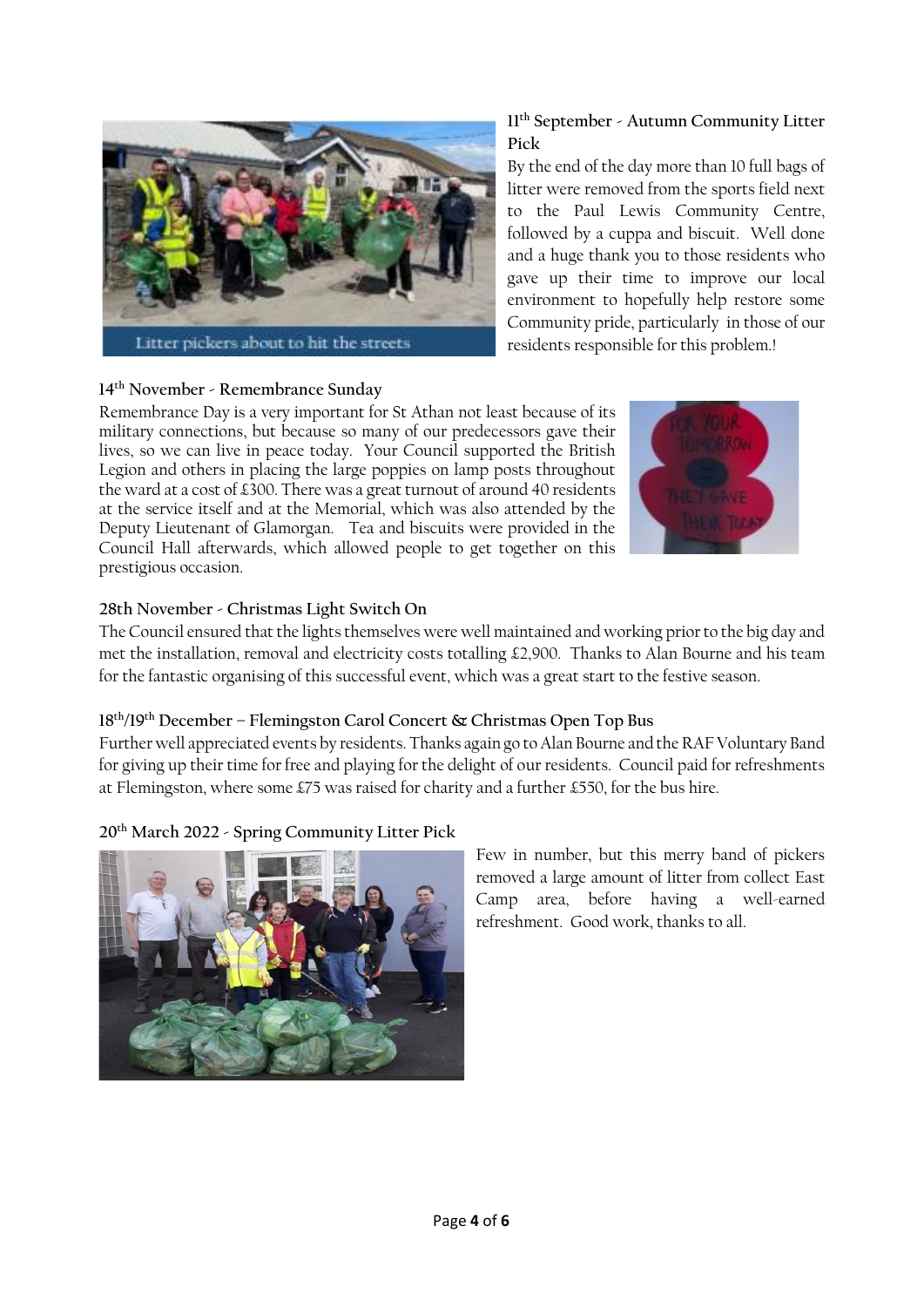# **BUDGET FY 2021-22**

#### **(a) Income Total £52,684.10**

## **Breakdown of Income**

| Bank Balance carried forward from 2020-21 | £9.714.10        |
|-------------------------------------------|------------------|
| Income from local Taxation (Precept)      | £38,473.00       |
| Hire of Council Hall                      | £1,940.00        |
| Refund HMRC                               | £800.55          |
| Summer Fete                               | £1,756.45        |
|                                           | Total £52,684.10 |

## **(b) Expenditure Total £43,404.85**



# **Spending Trends**

## **Breakdown of Expenses**



# **(c) End of Year Balance (a) – (b) = £9,279.25**